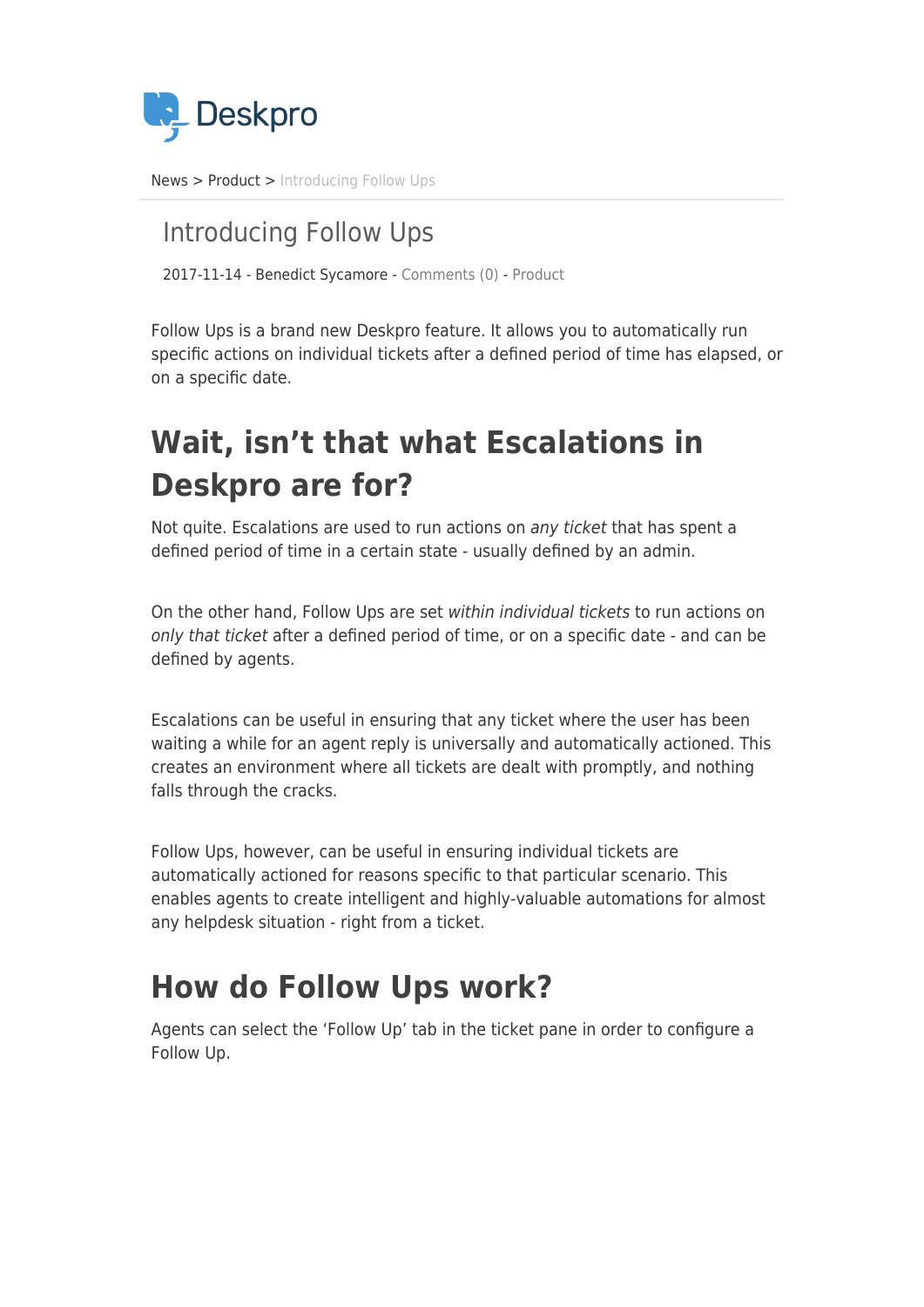| ID: 102487                                                                | <b>Using Follow Ups</b>                                                                 |                            |                               |                                                                        |                                                                        |
|---------------------------------------------------------------------------|-----------------------------------------------------------------------------------------|----------------------------|-------------------------------|------------------------------------------------------------------------|------------------------------------------------------------------------|
|                                                                           | Benedict Sycamore (benedict.sycamore@deskpro.com)                                       |                            | <b>DeskPRO</b>                | <b>⊠Add CC</b>                                                         |                                                                        |
| Support -<br>₽                                                            | Awaiting User<br>$\blacksquare$                                                         |                            |                               |                                                                        |                                                                        |
| <b>PROPERTIES</b>                                                         | FOLLOW UPS (0)<br>TASKS (0)                                                             | SLAS @                     | <b>BILLING &amp; TIME LOG</b> |                                                                        |                                                                        |
| <b>Follow Ups</b><br>When<br>No Follow Ups                                | Agent                                                                                   | Actions                    | Criteria                      | <b>Status</b>                                                          |                                                                        |
| <b>New Follow Up</b>                                                      |                                                                                         |                            |                               |                                                                        |                                                                        |
| A Lock                                                                    | $\Box$ Merge $\sim$<br>$\equiv$ Macros $\sim$                                           | $\mathbb Z$ Actions $\sim$ |                               |                                                                        |                                                                        |
| <b>REPLY</b><br><b>NOTE</b>                                               | <b>FORWARD</b>                                                                          |                            |                               |                                                                        | $\boxed{\odot}$ Translate message into: English (UK) $\boxed{\bullet}$ |
| Attach                                                                    | Snippets<br>$\mathbf{B}$<br>I<br>$\mathbf U$                                            | $\mathbf{A}$               | $F \equiv F$<br>$\Box$        | $\overline{\mathbf{a}}$<br>$\lt/$<br>GO                                | $\times$                                                               |
| <b>Benedict Sycamore</b><br>Head of Content   Deskpro<br>p: 020 3582 1980 | Deskpro<br>Website   Facebook   Twitter   Instagram<br>e: benedict.sycamore@deskpro.com |                            |                               |                                                                        |                                                                        |
|                                                                           | Send Reply as Awaiting User<br>$\overline{\phantom{a}}$                                 |                            |                               | □ Agent: Me v □ Team: 1st Level Support v 2 Close Tab V 2 Email User V |                                                                        |

Here they will be able to set the the specific Follow Up action that will run, the date or elapsed time when the Follow Up action will run, and also define criteria for cancelling the Follow Up.

### **Follow Up Action**

When defining the specific Follow Up actions to run when the ticket Follow Up time is achieved, agents can add and edit any combination of the following ticket actions:

- Assign agent
- Assign team
- Add reply
- Add note
- Hold or unhold
- Set status
- Run macro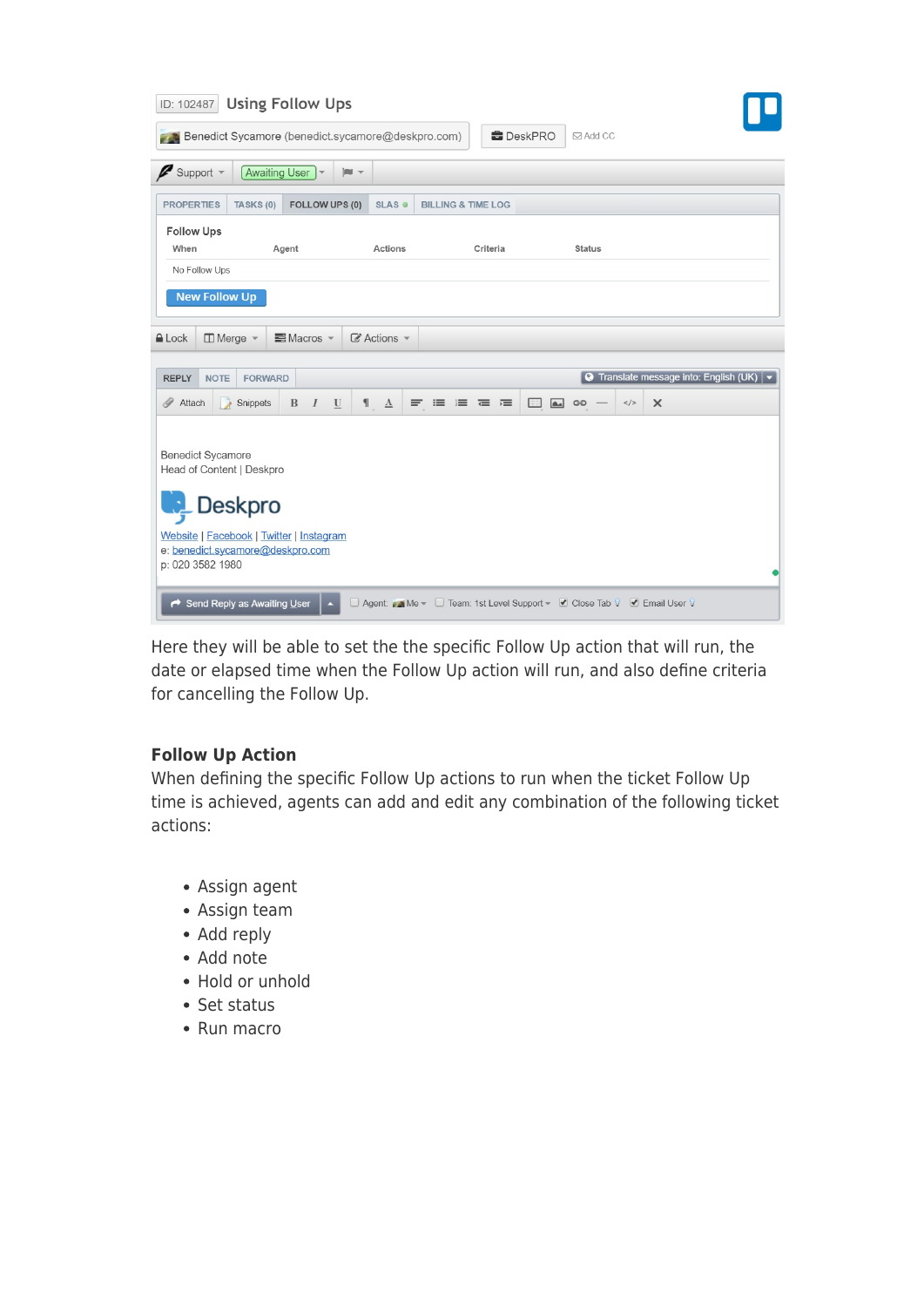| <b>PROPERTIES</b>                                                                | TASKS (0)                        | FOLLOW UPS (0) | SLAS @                | <b>BILLING &amp; TIME LOG</b> |                 |                  |          |
|----------------------------------------------------------------------------------|----------------------------------|----------------|-----------------------|-------------------------------|-----------------|------------------|----------|
| <b>Follow Ups</b>                                                                |                                  |                |                       |                               |                 |                  |          |
| When                                                                             |                                  | Agent          | Actions               | Criteria                      | <b>Status</b>   |                  |          |
| No Follow Ups                                                                    |                                  |                |                       |                               |                 |                  |          |
| <b>Add Follow Up</b><br>Follow Up Time<br>15 minutes<br><b>Follow Up Actions</b> | 1 hour                           | 6 hours        | 1 day                 | 3 days                        | Please select - | DD/MM/YYYY HH:MM | ₩        |
| TYPE                                                                             |                                  |                |                       |                               |                 |                  | $\times$ |
| Add reply                                                                        | ∸                                |                |                       |                               |                 |                  |          |
| Assign Agent                                                                     |                                  | 三 三 三          | $\Box$ $\Box$ $\circ$ | $<$ /><br>$\times$            |                 |                  |          |
| Assign Team                                                                      |                                  |                |                       |                               |                 |                  |          |
| Add reply                                                                        |                                  |                |                       |                               |                 |                  |          |
| Add note                                                                         |                                  |                |                       |                               |                 |                  |          |
| Hold                                                                             |                                  |                |                       |                               |                 |                  |          |
| Status                                                                           |                                  |                |                       |                               |                 |                  |          |
| Run macro                                                                        |                                  |                |                       |                               |                 |                  | G        |
| Add action<br>$^{+}$                                                             |                                  |                |                       |                               |                 |                  |          |
| Criteria<br><b>Create</b>                                                        | Cancel follow up if user replies |                |                       |                               |                 |                  |          |

### **Follow Up Time**

When defining an elapsed time for the Follow Up actions to run, agents can select any number of days, weeks or months after the Follow Up has been set. Alternatively, they can also define a specific date and time.

| <b>PROPERTIES</b>                | TASKS (0)                        | FOLLOW UPS (0) | SLAS @                | <b>BILLING &amp; TIME LOG</b> |          |                                          |          |
|----------------------------------|----------------------------------|----------------|-----------------------|-------------------------------|----------|------------------------------------------|----------|
| <b>Follow Ups</b>                |                                  |                |                       |                               |          |                                          |          |
| When                             |                                  | Agent          | Actions               |                               | Criteria | <b>Status</b>                            |          |
| No Follow Ups                    |                                  |                |                       |                               |          |                                          |          |
| <b>Add Follow Up</b>             |                                  |                |                       |                               |          |                                          |          |
| Follow Up Time<br>15 minutes     | 1 hour                           | 6 hours        | 1 day                 | 3 days                        |          | Please select $\sim$<br>DD/MM/YYYY HH:MM | 巤        |
| <b>Follow Up Actions</b>         |                                  |                |                       |                               |          |                                          |          |
| TYPE                             |                                  |                |                       |                               |          |                                          | $\times$ |
| Add reply                        | $\overline{\mathbf{v}}$          |                |                       |                               |          |                                          |          |
| $\bf{B}$<br>$\overline{I}$       | $\P$ .<br>$\underline{A}$        | 三三三三           | $\Box$ $\Box$ $\circ$ | $<$ />                        | $\times$ |                                          |          |
|                                  |                                  |                |                       |                               |          |                                          |          |
|                                  |                                  |                |                       |                               |          |                                          | G        |
| $^{+}$<br>Add action<br>Criteria |                                  |                |                       |                               |          |                                          |          |
| Create                           | Cancel follow up if user replies |                |                       |                               |          |                                          |          |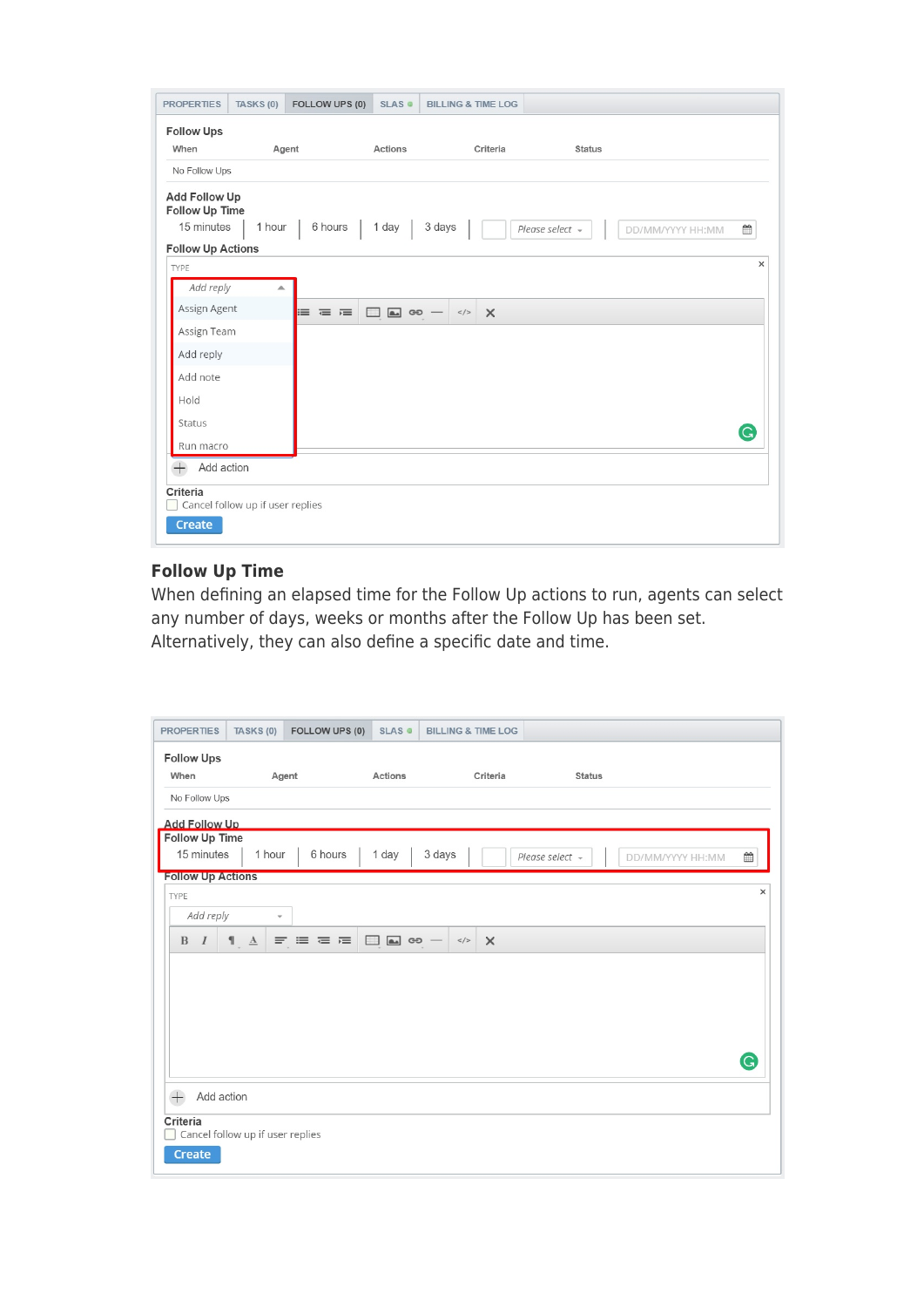### **Follow Up Cancellation Criteria**

When setting a Follow Up, agents can select criteria that - if met before the specified date or elapsed time - will automatically cancel the Follow Up. The options for automatic cancellation are:

Cancel Follow Up if the user replies

### **Follow Up Status**

Agents will be able to view and manage their active Follow Ups from the Agent Interface. This will reveal the status of each Follow Up; whether they have been completed, pending or cancelled - with the option to cancel pending Follow Ups.

| <b>PROPERTIES</b>         | TASKS (0)            | FOLLOW UPS (1) | SLAS <sub>®</sub> | <b>BILLING &amp; TIME LOG</b>                             |                          |               |   |  |
|---------------------------|----------------------|----------------|-------------------|-----------------------------------------------------------|--------------------------|---------------|---|--|
| <b>Follow Ups</b><br>When | Agent                | Actions        |                   |                                                           | Criteria                 | <b>Status</b> |   |  |
| in 3 days                 | Benedict<br>Sycamore |                |                   | Reply: Hi Ben, I was just wondering if you needed any mor | $\overline{\phantom{a}}$ | Pending       | × |  |
| <b>New Follow Up</b>      |                      |                |                   |                                                           |                          |               |   |  |

# **In what situations would Follow Ups be useful?**

Follow Ups allow you to do even more with your helpdesk. It brings another level of sophisticated automation to your support team, whilst also opening up new possibilities to handle important functions within a single ticketing environment. Here are a few examples:

### **Sales Management**

When using Deskpro to manage sales, it's now possible to schedule Follow Ups after interactions with potential customers that prompt timely action crucial to a successful sale. For example, if a support agent has set up a potential customer with a demo version of your product, they can easily configure a Follow Up to set ticket department to sales, and ticket status to awaiting agent - as soon as the 14 day demo trial is nearing to an end.

### **Customer Success**

Let's imagine you have just sold one of your products or services to a new customer using Deskpro. Follow Ups allow agents to send automatic replies to that customer inquiring how their experience with their purchase is going after a month of use - allowing you to be proactive in addressing any barriers they may